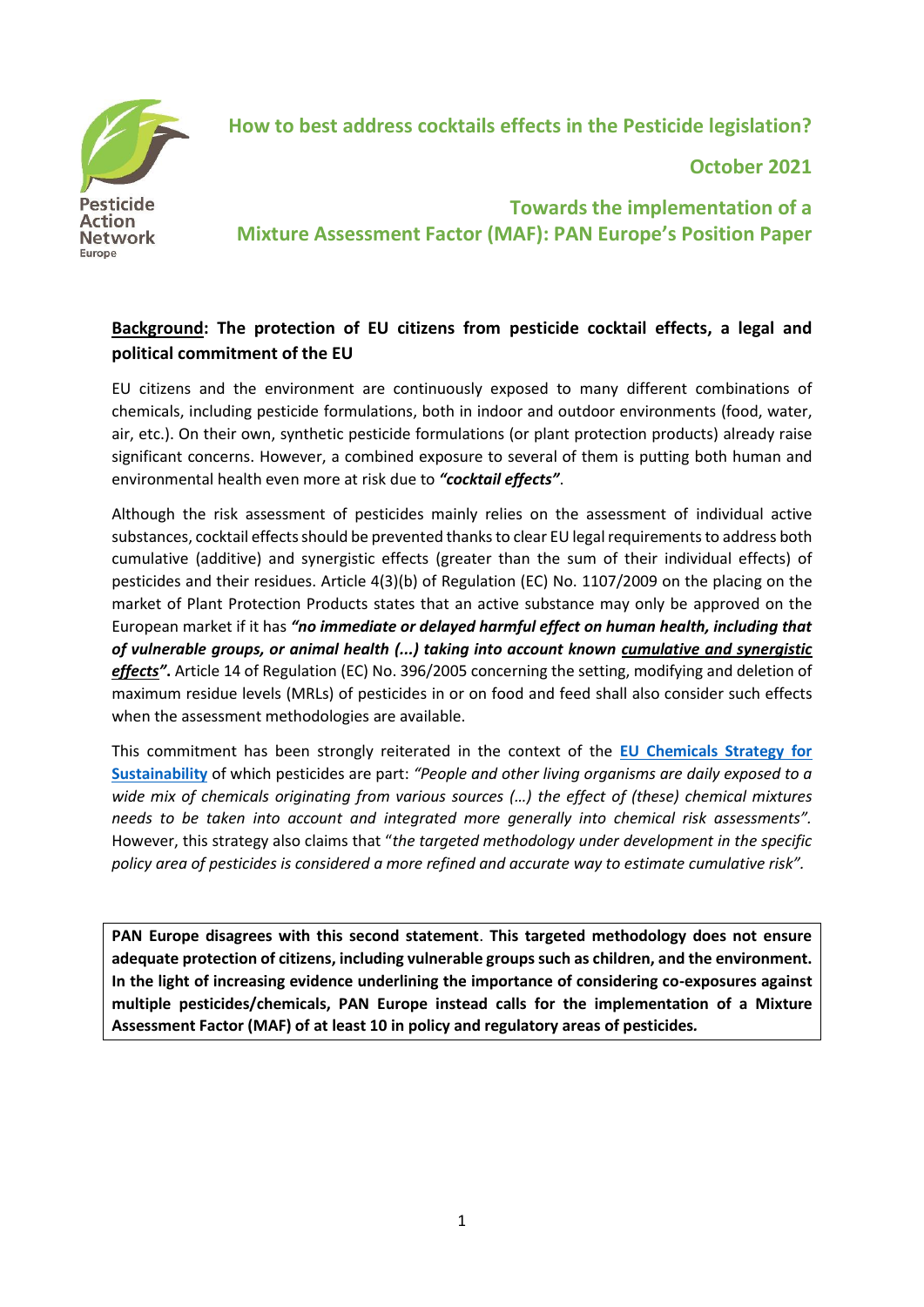## ▪ **State of play: The development of an assessment methodology to be implemented from 2030 despite the urgent need for action!**

Despite clear legal requirements since 2005 and a strong political commitment, the cocktail effects of pesticides and their residues have still not been addressed. Since 2008, the European Food Safety Authority (EFSA) has started to develop a "*targeted*" methodology to assess the cumulative effects of pesticide residues in food (MRL Regulation). Since then, only a small part of this work has been finalised (effects on the thyroid and the nervous systems) and it has not been implemented in regulatory practice. In other words, **cumulative effects are still not assessed by EFSA when evaluating active substances and MRLs requests, which leaves the public unprotected.** Furthermore, independent scientific evidence of cumulative effects did not lead, up to now, to any restriction or ban on pesticides in the EU.

As a result, the European Commission and EFSA committed to speed up their work in the **[regulatory](https://ec.europa.eu/food/plants/pesticides/refit_en)  [fitness and performance programme \(REFIT\)](https://ec.europa.eu/food/plants/pesticides/refit_en)** for the pesticide legislation. However, according to the **[action plan](https://ec.europa.eu/food/system/files/2021-03/pesticides_mrl_cum-risk-ass_action-plan.pdf)** drawn up by EFSA, **conclusive results can only be expected by 2030**, which is too far away. Although we acknowledge the challenges rising from cumulative risk assessment (CRA), it is not tolerable that EU citizens and the environment continue to be exposed to the cocktail effects of pesticides for another 10 years! This is all the truer as we completely disagree with the methodological approach developed by EFSA, which is neither "*refined*", nor "*accurate*" as stated by the European Commission in its EU Chemical Strategy for Sustainability.

### **1. The inherent biases and shortcomings of the methodology developed by EFSA**

In EFSA's CRA methodology, substances are grouped according to their toxicological profile (mode of action) in **cumulative assessment groups (CAGs) on the assumption of dose addition for pesticides**<sup>1</sup> . In total, EFSA estimates that CAGs will need to be established for 15 organ systems (for different organ systems), by 2030<sup>2</sup>. This approach is a step forward compared to not taking cocktail effects into account, but it still assumes that the 15 organs function independently in the human body, which is untrue. The three human communication systems (nervous, endocrine and immune), covering every single cell, are the best illustration that the body is a whole, and that, therefore, a 'silo' approach is intrinsically limited.

Then, the exposure to each CAG is calculated according to a tiered approach based on a **probabilistic modelling (MCRA), whose results can be easily manipulated**. It consists of probabilistic distribution of average diets against detected residues (based on existing national monitoring data). This system allows data to be averaged, as well as arbitrary cut-off levels (dismissing the highest outcomes) and arbitrary inputs to the model such as assuming that samples below detection levels are equal to zero. The model does not take into account the fact that some people eat higher quantities of specific food than the average or does not take into account that vulnerable people such as the unborn, young children or the elderly have lower detoxification capacities than healthy adult people.

It is worth highlighting that the MCRA is relying on an IT tool that was developed by the EU-funded research program **[ACROPOLIS,](https://rivm.archiefweb.eu/?subsite=acropoliseu#archive)** together with the Food Retail umbrella organisation Freshfel. Already in 2011 (**[A toxic mixture](https://www.pan-europe.info/old/Resources/Reports/PANE%20-%202011%20-%20A%20Toxic%20Mixture%20-%20Industry%20bias%20found%20in%20EFSA%20working%20group%20on%20risk%20assessment%20for%20toxic%20chemicals..pdf)**) and later in 2014 (**[A poisonous injection](https://www.pan-europe.info/old/Resources/Reports/PANE%20-%202014%20-%20A%20Poisonous%20injection.pdf)**), PAN Europe criticised the **involvement of industry-linked scientists** in this research programme as well as in EFSA's expert

<sup>1</sup> [Technical Annex \(europa.eu\)](https://ec.europa.eu/food/plants/pesticides/maximum-residue-levels/cumulative-risk-assessment/technical-annex_en)

<sup>&</sup>lt;sup>2</sup> As mentioned above, only 2 CAGs have been established so far (for the thyroid and the nervous systems).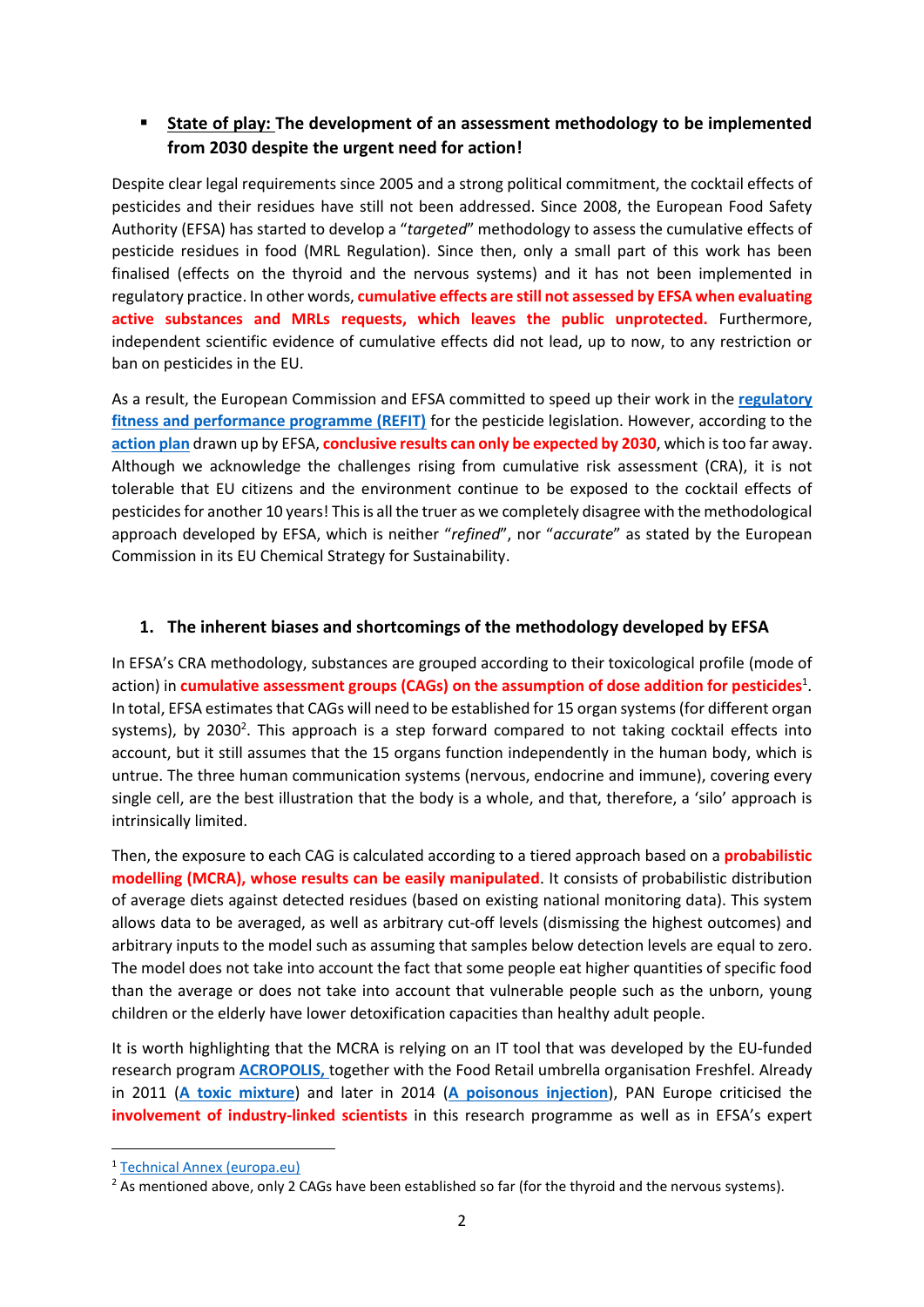panels and working groups on CRA. This has clearly influenced the design of this accommodative methodology for the industry, which is neither a science-based nor a realistic tool reflecting an accurate exposure of consumers.

This is also true for the scope of the modelling. It only takes into account the risks arising from **dietary exposure**, while EU citizens are also exposed to diverse pesticides through air, dust, water, etc. Consequently, residues in food are allowed to cover the entire "*pollution space"* in a body. If nondietary exposures such as residents' exposure to agricultural fields were considered, the 'safe' level defined by EFSA would easily be surpassed.

It is true that the Food Authority intends to start working on non-dietary exposures, but this work is just beginning, is not mentioned as a priority and will focus only on human health rising from cumulative pesticides exposure.

Finally, the MCRA does not take into account cumulative effects related to **exposure to other chemicals, originating from various sources** such as cosmetic products. However, according to the Chemical Strategy for Sustainability, *"the effect of chemical mixtures needs to be taken into account*  and integrated more generally into chemical risk assessments". The scientific literature<sup>3</sup> shows that the exposure thresholds that are considered safe (No-Observed-Adverse-Effect Level) for a substance A can no longer be considered as such when the exposure to this substance A is combined with that of substances B, C, etc. Similarly, the thresholds set for substances B and C do not take into account cocktail effects related to this combined exposure to different substances. This silo approach, therefore, leads to the assessment of active substances and pesticides as safer than they really are in practice.

Therefore, thislimited methodology fails in many ways to realistically assess the adverse effects arising from cumulative exposure to different substances and plant protection products. For all these reasons and considering that the EU cannot wait any longer to address chemicals cocktail effects, the implementation of a MAF (mixture assessment factor) constitutes the best and safest tool to immediately and accurately prevent the exposure of citizens to pesticides and other chemicals.

### **2. Recommendation: Towards the immediate application of mixture assessment factor (MAF) in the pesticide policy area in line with the precautionary principle**

A MAF can be defined as the "*factor by which the regulatory threshold of a given chemical (such as NOAELs) needs to be divided in order to ensure a level of protection against unintended mixture effects*  that is similar to the level of protection aimed for in a single substance assessment<sup>4"</sup>. It constitutes an **interpretation of the precautionary principle to address the risk of cocktail effects**.

The size of the MAF is determined by the number of mixture components, their individual potency, and their proportion in the mixture. As active substances are by nature mixed with other substances (synergists, safeners) in plant protection products, PAN Europe recommends the implementation of **at least a 10 MAF**. The NOAELs (and thus Acceptable Daily Intake), which are currently overestimated due to a substance-specific approach, would be divided by 10**. This could immediately be** 

<sup>&</sup>lt;sup>3</sup> J. M. Conley and al., A mixture of 15 phthalates and pesticides below individual chemical no observed adverse effect levels (NOAELs) produces reproductive tract malformations in the male rat, Environment International, Volume 156, 2021, 106615, [ISSN 0160-4120.](https://www.sciencedirect.com/science/article/pii/S0160412021002403)

<sup>4</sup> KEMI (Swedish Chemicals Agency), Improving the regulatory assessment of combination effects: steps towards implementing the mixture assessment factor (MAF) in chemical regulation, Stockholm 2021[, PM 8/21.](https://www.kemi.se/en/publications/pms/2021/pm-8-21-improving-the-regulatory-assessment-of-combination-effects-steps-towards-implementing-the-mixture-assessment-factor-maf-in-chemical-regulation)